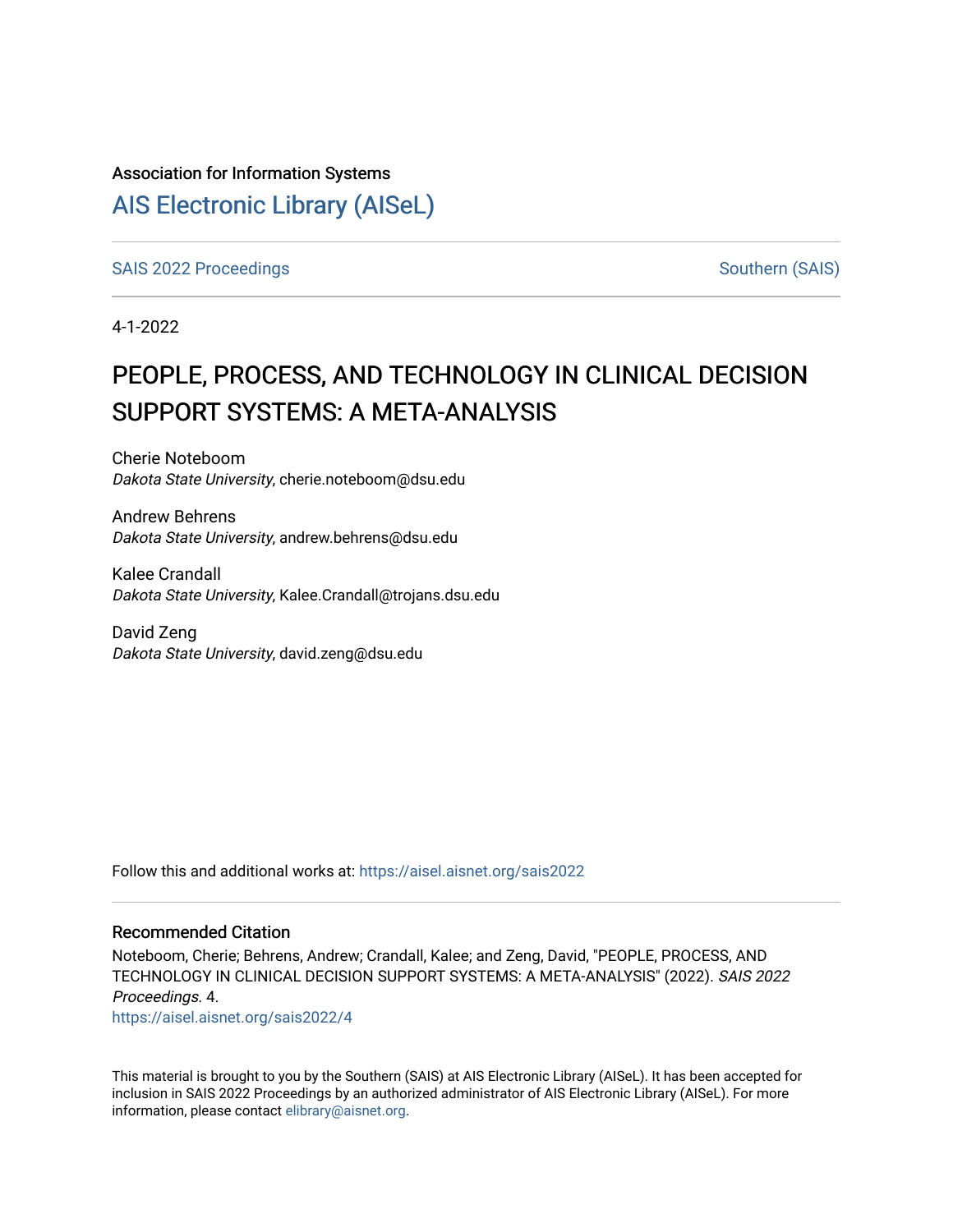## **PEOPLE, PROCESS, AND TECHNOLOGY IN CLINICAL DECISION SUPPORT SYSTEMS: A SYSTEMATIC LITERATURE REVIEW**

**Cherie Noteboom** Dakota State University Cherie.Noteboom@dsu.edu

**Kalee Crandall** Dakota State University Kalee.Crandall@trojans.dsu.edu

**Andrew Behrens** Dakota State University Andrew.Behrens@dsu.edu

**David Zeng** Dakota State University David.Zeng@dsu.edu

#### **ABSTRACT**

Clinical Decision Support Systems (CDSS) assist physicians in making more effective and well-informed decisions for their patients. By exploring systematic literature reviews focusing on acceptance, adoption, avoidance, and resistance of CDSS, this systematic literature review identifies and extends the work done by researchers in the past. The investigation spanned various academic databases from January 2016 to April 2021. A conceptual model guided the classification of literature into the dimensions of People, Process, and Technology (PPT). The analysis revealed the range and evolution of research relating to CDSS and clarifies trends for practitioners and Information Systems (IS) researchers. The study concludes with recommendations to further advance CDSS acceptance, adoption, avoidance, and resistance by focusing on the PPT dimensions. We found that 1) technology has been identified as the main component in the studies more often than people and process and 2) adoption and acceptance have been constructed as the focus of the theoretical frameworks much more than avoidance and resistance.

#### **Keywords**

clinical decision support systems, computerized decision support, acceptance, adoption, avoidance, resistance, people, process, technology.

#### **INTRODUCTION**

Clinical Decision Support Systems (CDSS) are designed to improve healthcare delivery by enabling physicians to make better medical decisions through clinical knowledge, patient information, and relevant health information (Osheroff et al., 2012; Sutton et al., 2020). CDSS can provide information and recommendations with scientific knowledge to physicians for their patients' well-being (Aljarboa & Miah, 2017; Hunt et al., 1998).

Physicians use these systems to make timely decisions and manage external factors that affect their decision-making process (Lynn, 2019; Schwartz & Cato, 2020; Tonekaboni et al., 2019). Innovative products such as a CDSS and accessibility to evidence-based information give physicians the best opportunity to identify the most effective options for patients (Moja et al., 2019). The People Process Technology (PPT) model is used to improve the organization as a whole (Prodan et al., 2015). The PPT is operationalized through the physician actor, the process of patient care, and the incorporation of CDSS as the technology as shown in Figure 1.

An exploratory search of the literature yielded two identified gaps in the current body of research. First, there is a heavy focus on the technology in the literature and less on the people and process. . Therefore, there is a need to systematically analyze the current state of systematic literature reviews (SLRs) to enable the past to inform the future.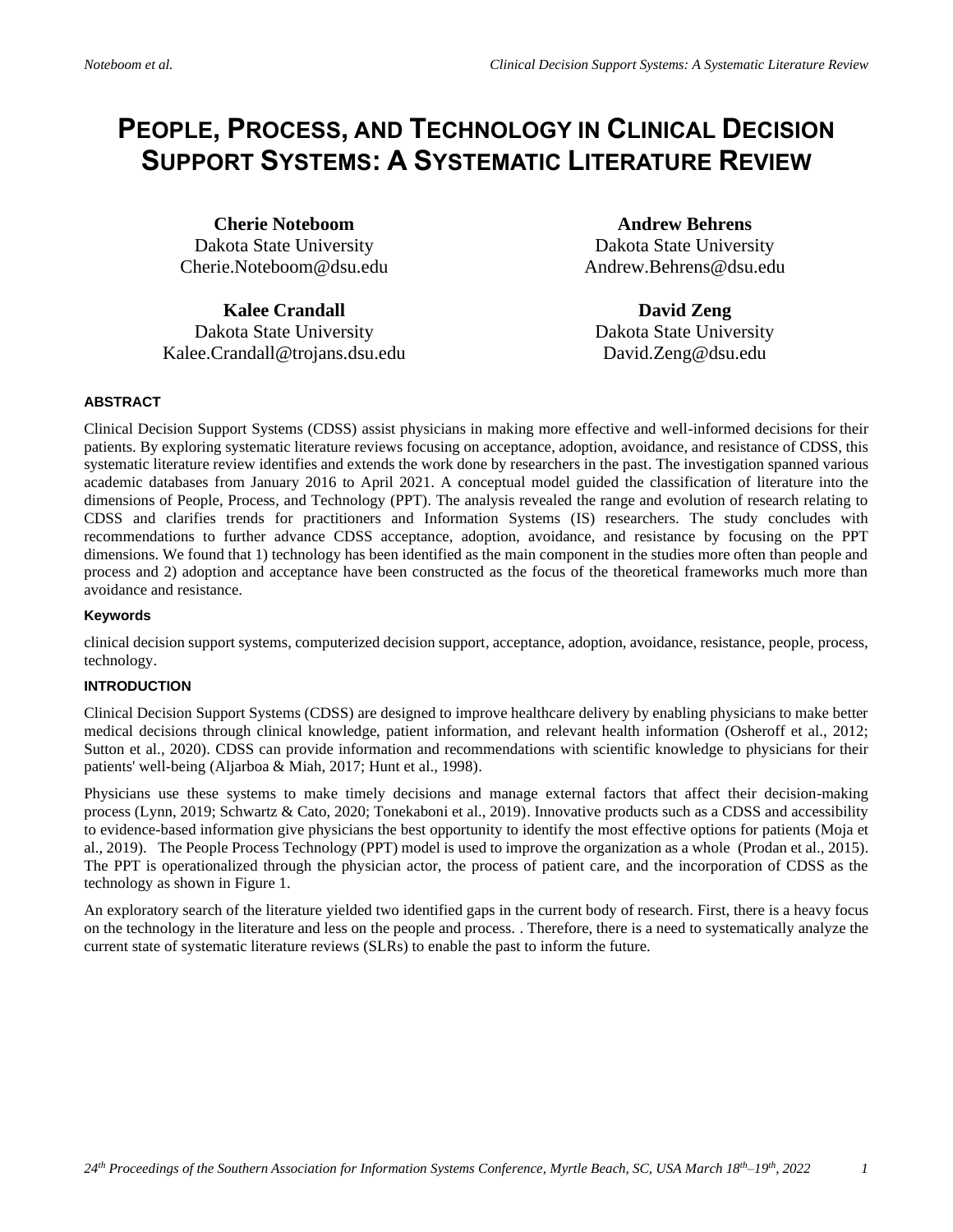Second, for systems to be further adopted and accepted by physicians, it is essential to understand the breadth and depth of the SLRs on CDSS research. From theoretical and practical perspectives, researchers must periodically review methods used and provide insights into which methods have been and should be utilized in a given research field (Ayal & Seidman, 2009; Haried et al., 2019). A systematic literature review is a form of study for evaluating and interpreting all available research relevant to a particular research questions (Kitchenham & Charters, 2007). This study provides researchers and practitioners the opportunity to learn from the past and provide a foundation for the future of CDSS research. .

This work addresses the gaps by reviewing and analyzing SLRs on CDSS using the keywords: acceptance, adoption, avoidance, and resistance. The conceptual framework in Figure 1 describes the context and scope surrounding our research. Therefore, we posit the following research questions: *To what extent are People, Process, and Technology identified as the main components to construct theoretical* 



**Figure 1: Conceptual Framework**

*frameworks in the research on acceptance, adoption, avoidance, and resistance of CDSS? And to what extent are acceptance, adoption, avoidance, and resistance constructed as the focus of the theoretical frameworks in the research?*

This study aims to classify SLRs on CDSS into PPT categories while being bound by the four factors acceptance, adoption, resistance and avoidance. The following section discusses the methodology. Next, the publication statistics and the classification of papers are presented. This article concludes with a discussion of the findings, potential implications, and future research directions.

To conduct a comprehensive SLR, we followed the guidelines of Kitchenham & Charters (Kitchenham & Charters, 2007) in accordance with the Preferred Reporting Items for Systematic Reviews and Meta-Analyses (PRISMA) guidelines (Page et al., 2021).

#### **Search Strategy**

A search was conducted for publications focusing on acceptance, adoption, avoidance, and resistance of CDSS from PubMed, IEEE and Web of Science from January 2016 to April 2021. The following generic search terms were compiled for each database: ("clinical support system\*" OR "clinical information system\*" OR "clinical decision support" OR "health information system\*") AND (acceptance OR adoption OR avoidance OR resistance). This search included Title and Abstract fields.

#### **Inclusion/Exclusion Criteria**

Studies were required to be SLRs to be included in the study. Full paper reviews categorized the SLRs into two categories: 1) SLRs; 2) Other types of literature reviews. The analysis and results focus on the SLR category.

#### **Results**

#### **Study Selection**

Figure 2 depicts the PRISMA Process phases of identification, screening, eligibility, and inclusion. The identification process resulted in the collection of 1,194 articles. The total number of papers was 781 after duplicates were removed. Following that, a paper eligibility evaluation was completed. First, the articles were screened based on title and abstract; next, the remaining articles underwent full-text review for eligibility based on the



**Figure 2: PRISMA chart**

inclusion and exclusion criteria. Two authors independently evaluated a randomly selected sample of studies. The titles and abstracts were screened using preset eligibility criteria.

There were 31 articles included in the study for synthesis. After analyzing the articles, seventeen articles were identified as SLRs and remained for analysis.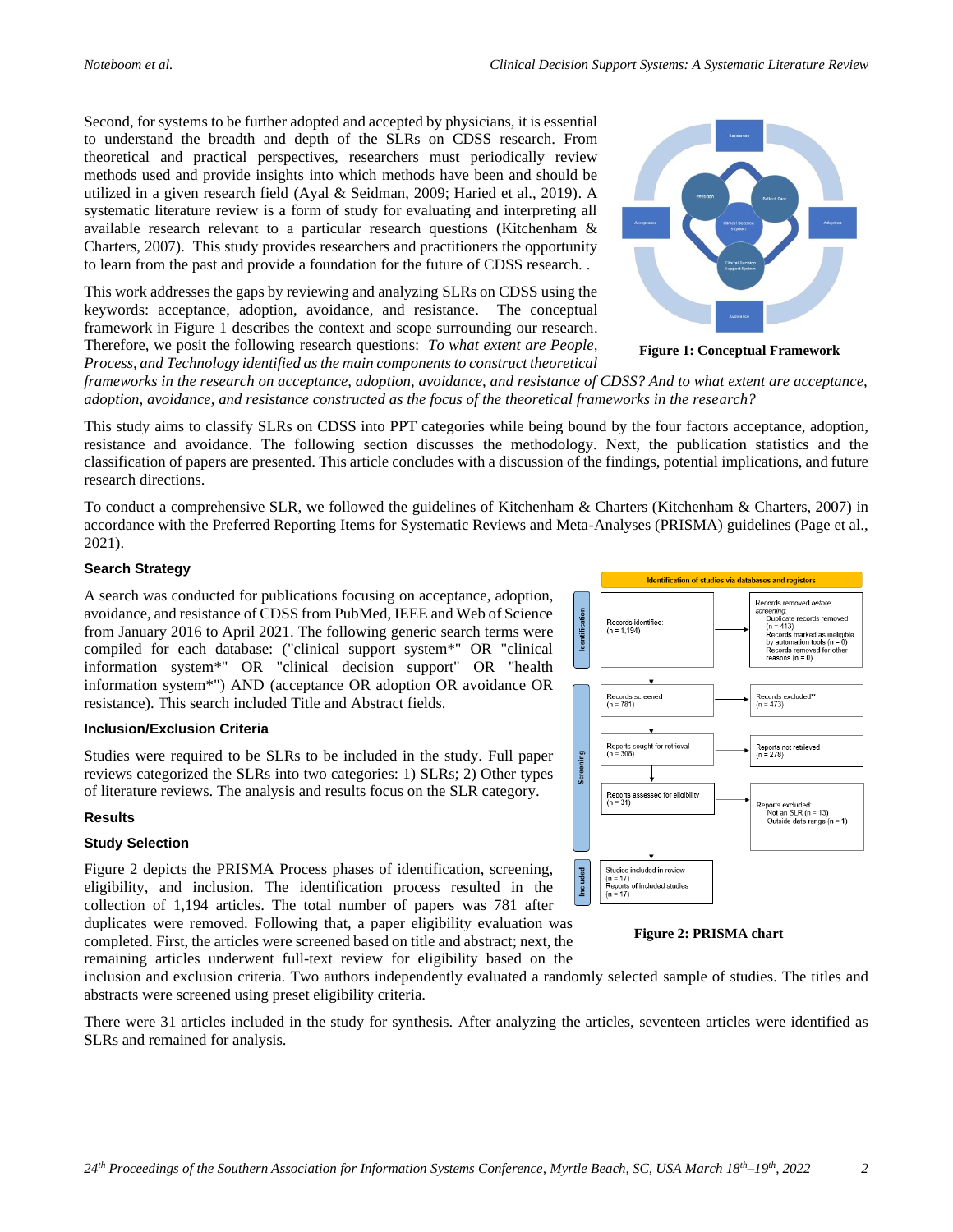#### **Publication Statistics**



Table 1 shows the classification of articles by the dimensions of People, Process and Technology, and the research focus of each investigated paper.

Figure 3 shows that there is a positive trend upward. Figure 4 displays the number of times each article was classified into the PPT dimensions. The most classified scheme was technology (seven articles), followed Process (two articles) and People (two articles). Six of the articles included more than one scheme, the majority focusing on both technology and Process.

#### **DISCUSSION**

People should be a central focus of system research, development, and utilization but were represented with only six occurrences across the three categories of People (2), Technology – People (2) and People - Technology - Process. Araujo et al. (2020) found professional barriers identified in the adoption of CDSS from nurses. Another study, Ji et al. (2021), performed a mixed-methods study that found it valuable to evaluate clinicians' attitudes toward the perceived benefits of new AI-enabled CDSS implementation when considering the systems' perceived benefits for the patients. Without focusing on what the users of the



#### **Figure 3: Articles per year Figure 4: Socio-technical classification**

#### **Table 1: Classification of Articles**

| Author(s)                    | <b>Model Dimension</b>    | <b>Research Focus</b>      |
|------------------------------|---------------------------|----------------------------|
| (Araujo et al., 2020)        | People                    | Adoption                   |
| (Borum, 2018)                | Technology/People         | Resistance                 |
| (Carvalho et al., 2020)      | Technology                | Acceptance                 |
| (Christopoulou et al., 2018) | Technology                | Adoption                   |
| (Cresswell et al., 2017)     | Process                   | Adoption                   |
| (Eden et al., 2018)          | Technology                | Resistance                 |
| (Feldman et al., 2018)       | Technology                | Resistance                 |
| (Ferdousi et al., 2020)      | People                    | Acceptance                 |
| (Giraldo et al., 2017)       | Technology                | Adoption                   |
| (Granja et al., 2018)        | Technology/People/Process | Resistance and<br>Adoption |
| (Han et al., 2020)           | Technology/People         | Adoption                   |
| (Laka et al., 2020)          | Technology/Process        | Acceptance                 |
| (Medic et al., 2019)         | Technology/Process        | Adoption                   |
| (Petrina et al., 2020)       | Process                   | Adoption                   |
| (Poly et al., 2020)          | Technology                | Acceptance                 |
| (Rahimi et al., 2019)        | Technology/Process        | Acceptance                 |
| (von Wedel & Hagist, 2020)   | Technology                | Adoption                   |

systems want will create more resistance and avoidance from the user base (Walter & Lopez, 2008). Systems developed with the best technology must consider the users of the system. Researchers and practitioners should focus on these crucial pieces of CDSS development to create a more intuitive design that is easier to use to drive adoption and acceptance of CDSS systems. From the analysis, there appears to be an opportunity to increase research in the people segment of our classification scheme.

Process is an essential component of CDSS usage and was categorized as six articles from the Process (3), Technology – Process (2) and People – Technology- Process (1) categories. CDSS has been incorporated into the clinical workflow to guide physicians and clinicians in decision-making and following guidelines (Araujo et al., 2020). Laka et al. (2020) explored CDSS and the different Process of reducing antibiotic prescribing within different healthcare settings. Cresswell et al. (2017) reviewed existing and emerging approaches in CDSS for promoting the appropriate use of antibiotics. Assisting physicians and clinicians with process-oriented tasks was not the most common classification in our analysis, which enables improvement. Process Interventions should be further explored to improve the appropriate use of giving medications, treating patients, accurate diagnosis, and finding more innovative solutions (Cresswell et al., 2017; Cresswell & Sheikh, 2012). Saad et al. (2016) reported that 17.2% of the patients being treated for chemotherapy experienced medication errors and that those errors occurred during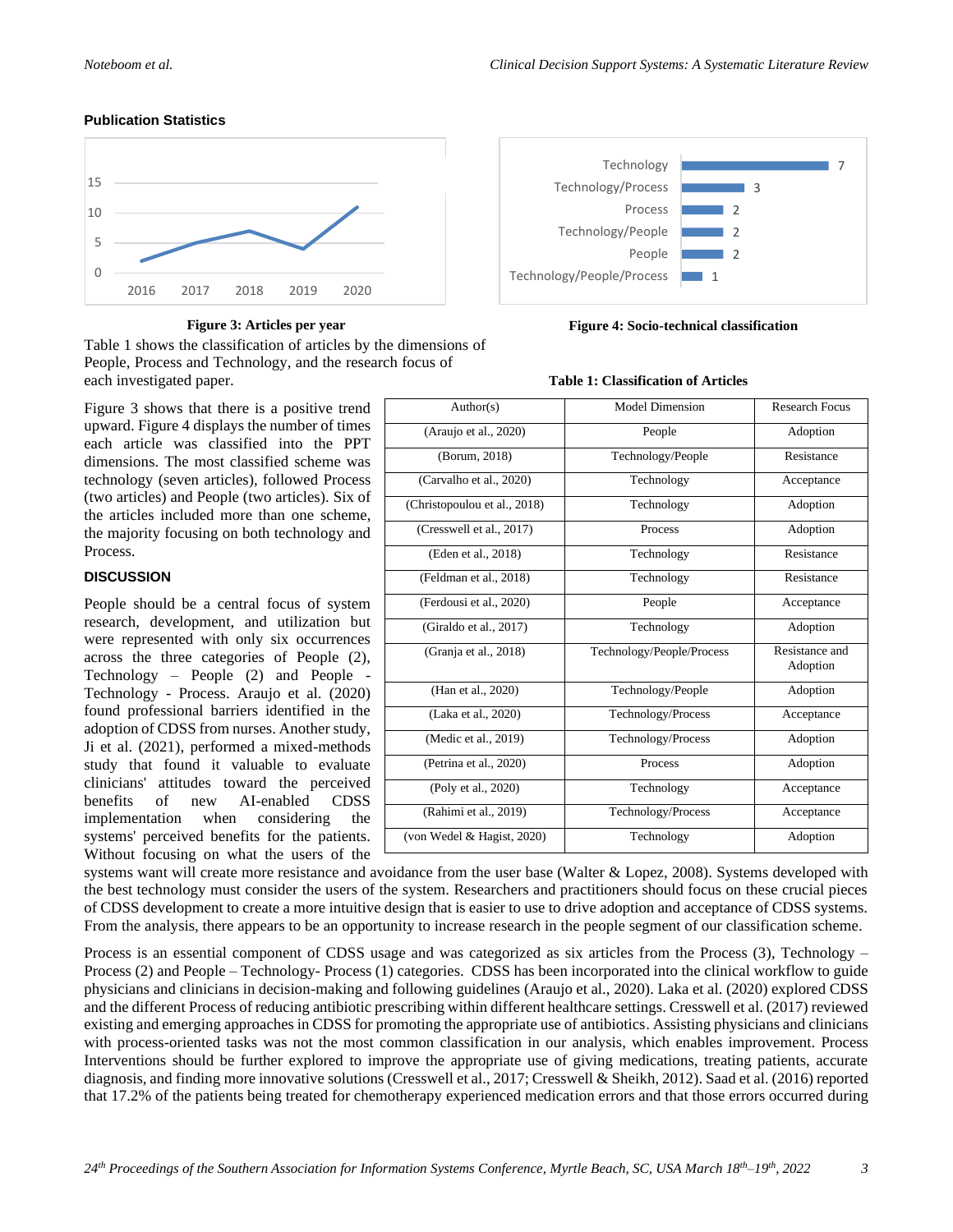the prescription stage. Committees and users should be involved in the Process and discussion of new protocols embedded in CDSS and in parallel with the physicians and clinicians utilizing the system (David et al., 2008; Holle & Boehnke Michaud, 2014; Rahimi et al., 2019; Shulman et al., 2008; Sim et al., 2001). Further, researchers and practitioners could benefit from designing frameworks or guidelines to enhance processes or provide a solution that will enable clinicians and physicians to have a more effective solution to a current problem.

Technology is often investigated in acceptance, adoption, avoidance, and resistance (Poly et al., 2020; Sutton et al., 2020). Medic et al. (2019) studied different machine learning techniques in CDSS. Eden et al. (2018) categorized the effects of different types of systems. According to Middleton et al. (2016) and Mehta et al. (Mehta et al., 2021), technology is a significant consideration in CDSS due to their interactive design to assist physicians and clinicians in reaching clinical decisions helping prevent adverse events or medical errors while reducing healthcare costs. Esmaeilzadeh's (2020) findings indicate that physicians and clinicians are more susceptible to AI when the individual can be persuaded to adjust their beliefs by creating more technological opportunities for them. CDSS design is necessary to assist with the clinical care process and the local workflow (Araujo et al., 2020).

#### **Limitations**

This study is not without limitations. The IT artifacts were not analyzed in depth from a PPT standpoint which could have potentially provided deeper insight into user-centered design and enabled a deeper focus of how and how well each system is designed. The search was limited to academic databases PubMed, IEEE and Web of Science, limiting the findings. The coding of the literature results as systematic reviews is threatened by misclassification, which was minimized by having two authors code the studies with input from the other two authors to resolve any issues with the classification. The final limitation is utilizing academic subscription databases as our only source of literature.

#### **CONCLUSION**

We examined SLRs on CDSS with a boundary of acceptance, adoption, avoidance, and resistance. Technology is the current primary focus with a narrow focus on people. Future research should focus on exploring the adoption and interaction of nurses with these systems during the development and planning stages (Araujo et al., 2020). More studies are also needed on processes such as the effectiveness of ePrescribing functionalities (Cresswell et al., 2017) and processes that facilitate CDSS uptake in different settings (Laka et al., 2020). Additionally, technology development may include the an effective knowledge management system that can provide more accurate and relevant drug-allergy interaction alerts for improving patient safety (Poly et al., 2020).

Researchers and practitioners continue to move forward and develop innovations focused on PPT. Therefore, studies in the future must look at these three dimensions and ensure that they are incorporated in future CDSS research.

#### **REFERENCES**

- 1. Aljarboa, S., & Miah, S. J. (2017). Acceptance of a Clinical Decision Support System for improving Healthcare Services in Saudi Arabia. *2017 4th Asia-Pacific World Congress on Computer Science and Engineering (APWC on CSE)*, 144–148. https://doi.org/10.1109/APWConCSE.2017.00032
- 2. Araujo, S. M., Sousa, P., & Dutra, I. (2020). Clinical Decision Support Systems for Pressure Ulcer Management: Systematic Review. *JMIR Medical Informatics*, *8*(10), e21621. https://doi.org/10.2196/21621
- 3. Ayal, M., & Seidman, A. (2009). An Empirical Investigation of the Value of Integrating Enterprise Information Systems: The Case of Medical Imaging Informatics. *Journal of Management Information Systems*, *26*(2), 43–68. https://doi.org/10.2753/MIS0742-1222260203
- 4. Ayyagari, Grover, & Purvis. (2011). Technostress: Technological Antecedents and Implications. *MIS Quarterly*, *35*(4), 831. https://doi.org/10.2307/41409963
- 5. Borum, C. (2018). Barriers for Hospital-Based Nurse Practitioners Utilizing Clinical Decision Support Systems: A Systematic Review. *Computers, Informatics, Nursing : CIN*, *36*(4), 177–182. https://doi.org/10.1097/CIN.0000000000000413
- 6. Carvalho, E., Estrela, M., Zapata-Cachafeiro, M., Figueiras, A., Roque, F., & Herdeiro, M. T. (2020). E-Health Tools to Improve Antibiotic Use and Resistances: A Systematic Review. *ANTIBIOTICS-BASEL*, *9*(8). https://doi.org/10.3390/antibiotics9080505
- 7. Christopoulou, S. C., Kotsilieris, T., & Anagnostopoulos, I. (2018). Evidence-based health and clinical informatics: A systematic review on randomized controlled trials. *HEALTH AND TECHNOLOGY*, *8*(1–2), 137–150. https://doi.org/10.1007/s12553-016-0170-2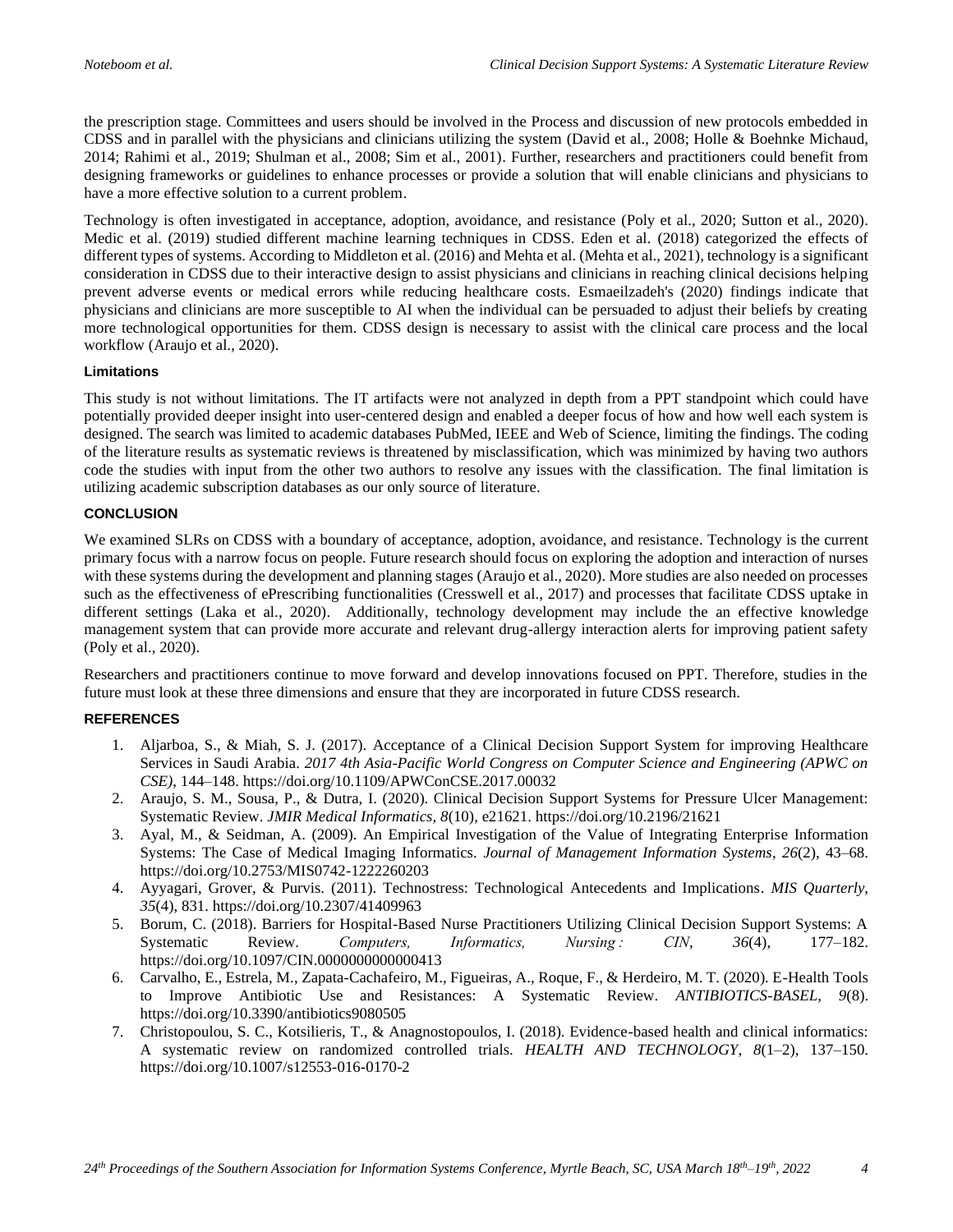- 8. Cresswell, K., Mozaffar, H., Shah, S., & Sheikh, A. (2017). Approaches to promoting the appropriate use of antibiotics through hospital electronic prescribing systems: A scoping review. *INTERNATIONAL JOURNAL OF PHARMACY PRACTICE*, *25*(1), 5–17. https://doi.org/10.1111/ijpp.12274
- 9. Cresswell, K., & Sheikh, A. (2012). Electronic health record technology. *JAMA*, *307*(21), 2255–2256; author reply 2256. https://doi.org/10.1001/jama.2012.3520
- 10. David, B. A., Rodriguez, A., & Marks, S. W. (2008). *Risk Reduction and Systematic Error Management: Standardization of the Pediatric Chemotherapy Process*. 12.
- 11. Eden, R., Burton-Jones, A., Scott, I., Staib, A., & Sullivan, C. (2018). Effects of eHealth on hospital practice: Synthesis of the current literature. *Australian Health Review : A Publication of the Australian Hospital Association*, *42*(5), 568– 578. https://doi.org/10.1071/AH17255
- 12. Esmaeilzadeh, P. (2020). Use of AI-based tools for healthcare purposes: A survey study from consumers' perspectives. *BMC Medical Informatics and Decision Making*, *20*(1), 170. https://doi.org/10.1186/s12911-020-01191-1
- 13. Feldman, S. S., Buchalter, S., & Hayes, L. W. (2018). Health Information Technology in Healthcare Quality and Patient Safety: Literature Review. *JMIR MEDICAL INFORMATICS*, *6*(2), 190–202. https://doi.org/10.2196/10264
- 14. Ferdousi, R., Arab-Zozani, M., Tahamtan, I., Rezaei-Hachesu, P., & Dehghani, M. (2020). Attitudes of nurses towards clinical information systems: A systematic review and meta-analysis. *International Nursing Review*. https://doi.org/10.1111/inr.12603
- 15. Giraldo, N. A., Amariles, P., Monsalve, M., & Faus, M. J. (2017). Free software to analyse the clinical relevance of drug interactions with antiretroviral agents (SIMARV (R)) in patients with HIV/AIDS. *RESEARCH IN SOCIAL & ADMINISTRATIVE PHARMACY*, *13*(4), 831–839. https://doi.org/10.1016/j.sapharm.2016.09.002
- 16. Granja, C., Janssen, W., & Johansen, M. A. (2018). Factors Determining the Success and Failure of eHealth Interventions: Systematic Review of the Literature. *JOURNAL OF MEDICAL INTERNET RESEARCH*, *20*(5). https://doi.org/10.2196/10235
- 17. Han, L., Liu, J., Evans, R., Song, Y., & Ma, J. (2020). Factors Influencing the Adoption of Health Information Standards in Health Care Organizations: A Systematic Review Based on Best Fit Framework Synthesis. *JMIR Medical Informatics*, *8*(5), e17334. https://doi.org/10.2196/17334
- 18. Haried, P., Claybaugh, C., & Dai, H. (2019). Evaluation of health information systems research in information systems research: A meta-analysis. *HEALTH INFORMATICS JOURNAL*, *25*(1), 186–202. https://doi.org/10.1177/1460458217704259
- 19. Holle, L. M., & Boehnke Michaud, L. (2014). Oncology Pharmacists in Health Care Delivery: Vital Members of the Cancer Care Team. *Journal of Oncology Practice*, *10*(3), e142–e145. https://doi.org/10.1200/JOP.2013.001257
- 20. Hunt, D. L., Haynes, R. B., Hanna, S. E., & Smith, K. (1998). Effects of computer-based clinical decision support systems on physician performance and patient outcomes: A systematic review. *Jama*, *280*(15), 1339–1346.
- 21. Ji, M., Genchev, G. Z., Huang, H., Xu, T., Lu, H., & Yu, G. (2021). Evaluation Framework for Successful Artificial Intelligence–Enabled Clinical Decision Support Systems: Mixed Methods Study. *Journal of Medical Internet Research*, *23*(6), e25929. https://doi.org/10.2196/25929
- 22. Kitchenham, B., & Charters, S. (2007). *Guidelines for performing Systematic Literature Reviews in Software Engineering*.
- 23. Laka, M., Milazzo, A., & Merlin, T. (2020). Can evidence-based decision support tools transform antibiotic management? A systematic review and meta-analyses. *JOURNAL OF ANTIMICROBIAL CHEMOTHERAPY*, *75*(5), 1099–1111. https://doi.org/10.1093/jac/dkz543
- 24. Lynn, L. A. (2019). Artificial intelligence systems for complex decision-making in acute care medicine: A review. *Patient Safety in Surgery*, *13*(1), 6. https://doi.org/10.1186/s13037-019-0188-2
- 25. Medic, G., Kosaner Kließ, M., Atallah, L., Weichert, J., Panda, S., Postma, M., & El-Kerdi, A. (2019). Evidencebased Clinical Decision Support Systems for the prediction and detection of three disease states in critical care: A systematic literature review. *F1000Research*, *8*, 1728. https://doi.org/10.12688/f1000research.20498.2
- 26. Mehta, N., Born, K., & Fine, B. (2021). How artificial intelligence can help us 'Choose Wisely.' *Bioelectronic Medicine*, *7*(1), 5. https://doi.org/10.1186/s42234-021-00066-8
- 27. Middleton, B., Sittig, D. F., & Wright, A. (2016). Clinical Decision Support: A 25 Year Retrospective and a 25 Year Vision. *Yearbook of Medical Informatics*, *25*(S 01), S103–S116. https://doi.org/10.15265/IYS-2016-s034
- 28. Moja, L., Polo Friz, H., Capobussi, M., Kwag, K., Banzi, R., Ruggiero, F., González-Lorenzo, M., Liberati, E. G., Mangia, M., Nyberg, P., Kunnamo, I., Cimminiello, C., Vighi, G., Grimshaw, J. M., Delgrossi, G., & Bonovas, S. (2019). Effectiveness of a Hospital-Based Computerized Decision Support System on Clinician Recommendations and Patient Outcomes: A Randomized Clinical Trial. *JAMA Network Open*, *2*(12), e1917094. https://doi.org/10.1001/jamanetworkopen.2019.17094